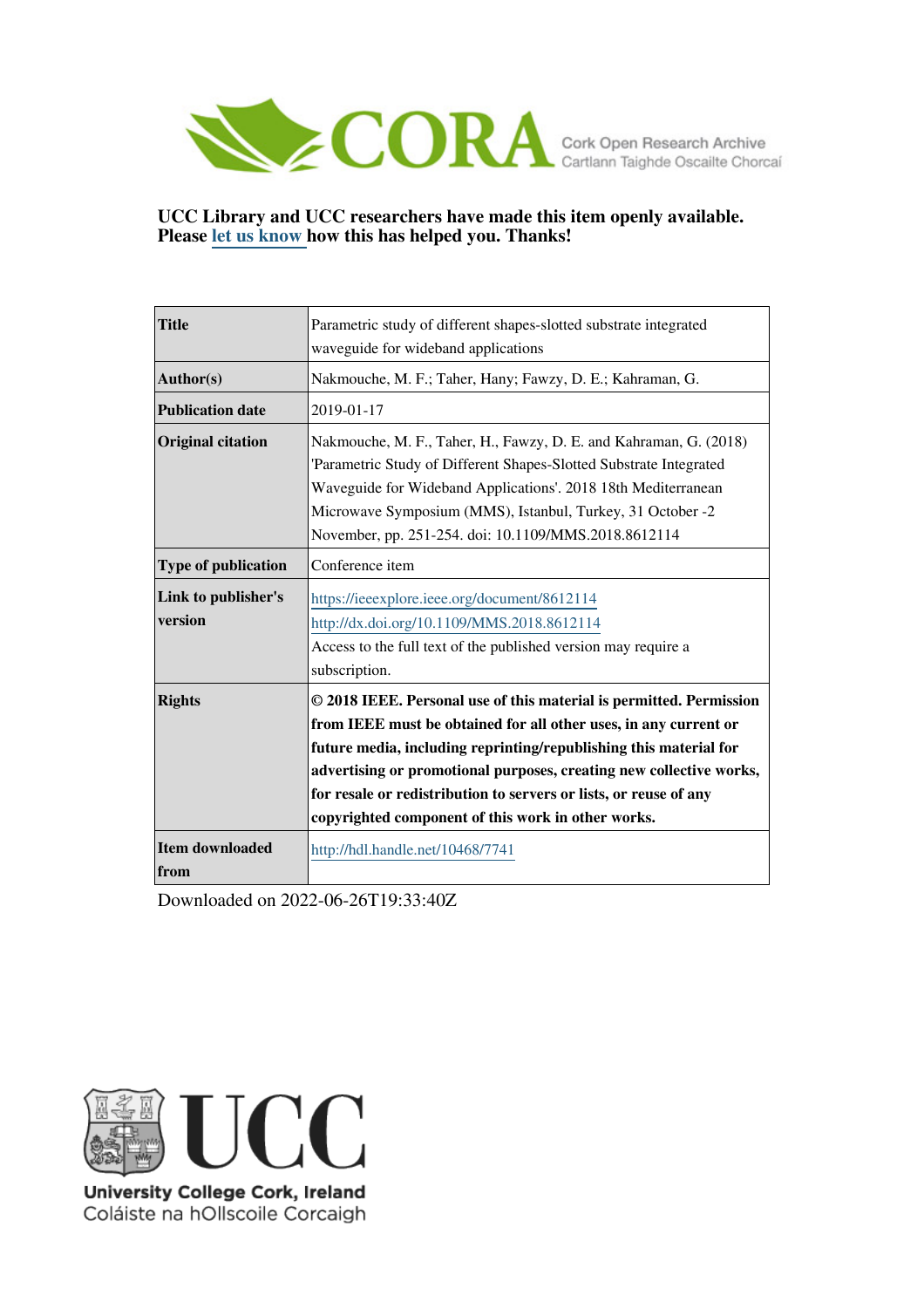See discussions, stats, and author profiles for this publication at: [https://www.researchgate.net/publication/328761207](https://www.researchgate.net/publication/328761207_Parametric_study_of_different_shapes-slotted_substrate_integrated_waveguide_for_wideband_applications?enrichId=rgreq-38723209db872fd153ea6ee7393feabc-XXX&enrichSource=Y292ZXJQYWdlOzMyODc2MTIwNztBUzo2ODk5MzYyNzc3MTY5OTZAMTU0MTUwNTAzNTc0MQ%3D%3D&el=1_x_2&_esc=publicationCoverPdf)

## [Parametric study of different shapes-slotted substrate integrated waveguide](https://www.researchgate.net/publication/328761207_Parametric_study_of_different_shapes-slotted_substrate_integrated_waveguide_for_wideband_applications?enrichId=rgreq-38723209db872fd153ea6ee7393feabc-XXX&enrichSource=Y292ZXJQYWdlOzMyODc2MTIwNztBUzo2ODk5MzYyNzc3MTY5OTZAMTU0MTUwNTAzNTc0MQ%3D%3D&el=1_x_3&_esc=publicationCoverPdf) for wideband applications

**Conference Paper** · November 2018

CITATIONS 0 **4 authors**, including: [Mohammed Farouk Nakmouche](https://www.researchgate.net/profile/Mohammed_Farouk_Nakmouche2?enrichId=rgreq-38723209db872fd153ea6ee7393feabc-XXX&enrichSource=Y292ZXJQYWdlOzMyODc2MTIwNztBUzo2ODk5MzYyNzc3MTY5OTZAMTU0MTUwNTAzNTc0MQ%3D%3D&el=1_x_5&_esc=publicationCoverPdf) [Ege University](https://www.researchgate.net/institution/Ege_University?enrichId=rgreq-38723209db872fd153ea6ee7393feabc-XXX&enrichSource=Y292ZXJQYWdlOzMyODc2MTIwNztBUzo2ODk5MzYyNzc3MTY5OTZAMTU0MTUwNTAzNTc0MQ%3D%3D&el=1_x_6&_esc=publicationCoverPdf) **2** PUBLICATIONS **0** CITATIONS [SEE PROFILE](https://www.researchgate.net/profile/Mohammed_Farouk_Nakmouche2?enrichId=rgreq-38723209db872fd153ea6ee7393feabc-XXX&enrichSource=Y292ZXJQYWdlOzMyODc2MTIwNztBUzo2ODk5MzYyNzc3MTY5OTZAMTU0MTUwNTAzNTc0MQ%3D%3D&el=1_x_7&_esc=publicationCoverPdf)

READS 58

All content following this page was uploaded by [Mohammed Farouk Nakmouche](https://www.researchgate.net/profile/Mohammed_Farouk_Nakmouche2?enrichId=rgreq-38723209db872fd153ea6ee7393feabc-XXX&enrichSource=Y292ZXJQYWdlOzMyODc2MTIwNztBUzo2ODk5MzYyNzc3MTY5OTZAMTU0MTUwNTAzNTc0MQ%3D%3D&el=1_x_10&_esc=publicationCoverPdf) on 06 November 2018.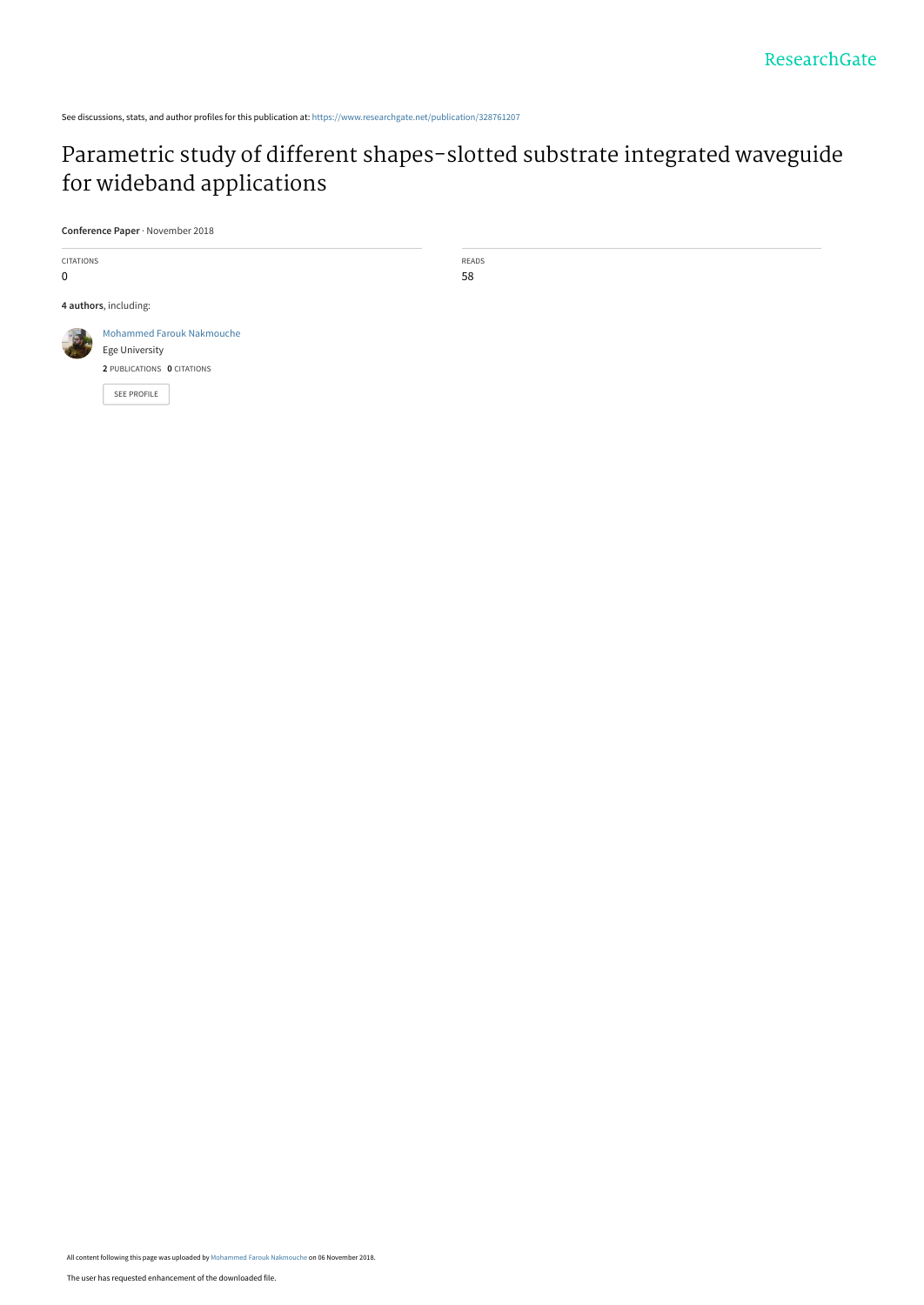# Parametric study of different shapes-slotted substrate integrated waveguide for wideband applications

Mohammed Farouk Nakmouche *Department of electrical and electronics engineering Ege University*  Izmir, Turkey Nakmouche.MFarouk@gmail.com

> Diaa E. Fawzy *Faculty of engineering Izmir University of economics*  Izmir, Turkey diaa.fawzy@gmail.com

*Abstract—* **On the way to design Substrate Integrated Waveguide Bandpass Filter (SIW-BPF) for wideband applications a parametric study of the slot geometry etched on a SIW structure is the preliminary step to design such filter.** 

**Three different structures, namely, H-Slotted, T-Slotted, and U-Slotted SIW is investigated in order to examine the effect of altering different geometrical parameter of the unit on its response. H-Slotted Electromagnetic Band Gap (EBG) shows the highest Fractional Band Width (FBW), which is about 90% compared to the others, consequently it could be used to design a wideband SIW-BPF.** 

*Keywords—Bandpass filter (BPF); substrate integrated waveguide (SIW); electromqgnetic band gap structure (EBG); Wideband; High Frequency Electromagnetic Field Simulation (HFSS).* 

#### I. INTRODUCTION

Most of the modern communication systems bring about the requirement of compact size, low cost, and low profile while maintaining high performance and by guaranteeing a vertical roaming between different applications.

Microwave filters are key components in modern communication systems. Different microwave components have been used in the design of microwave filters such as transmission lines, micro-strip, coplanar waveguide (CPW) and rectangular waveguide. However, they do not satisfy the requirement of modern communication systems and they are not suitable for easy integration. Substrate integrated waveguide (SIW), also named Laminated has been used in microwave and millimeter-wave component design as described by others [1–4].

Compared to conventional waveguide, SIW based components are of low cost fabrication, compact size, and present an easy integration with other microwave and millimeter-wave components, which they are assured by keeping the same advantages of the rectangular waveguide [5].

Recently, electromagnetic band gap (EBG) which was only used in photonic application, started to become popular in other

Hany Taher *Tyndall national Institute*  Cork, Ireland hany.taher@tyndall.ie

Gokalp Kahraman *Department of electrical and electronics engineering Ege University*  Izmir, Turkey alpkah@gmail.com

microwave and millimeter-wave application, and thus, they started to be used in the design of microwave and millimeterwave components such as filters [6].

In a previous work, an S-Slotted EBG based SIW-BPF was designed and showed a fractional bandwidth of 7.31% [7]. Another U-Slotted EBG based SIW-BPF was presented in a different report, which showed a fractional bandwidth of 42% [8]. The necessity to extend the bandwidth is a dire need. A comparative parametric study between H-, U- and T-slotted EBG is performed in the current work. Therefore, the alteration of different geometrical parameters of the unit's effect on its response is also examined.

This paper is structured as follows: Section 2 presents the theory of SIW Structure and EBG. In Section 3, the effect of H-, U- and T-Slotted cells on the SIW structure performance is discussed. Finally, Section 4 is dedicated to the conclusion.

#### II. THEORICAL BACKGOUND

#### *A. Substrate Integerd Waveguide (SIW)*

SIW is a periodic structure based on a dielectric substrate with linear arrays of metallic vias [10, 11]. The studies of microwave components based on SIW such as filters showed that SIW presents a very promising performance in the design of microwave and millimeter-wave components. The SIW must be free from any radiation loss and in order to ensure that, the effects of the spacing S and the diameter D was investigated [5], and the design rules for SIW was fixed as follows:

$$
\frac{s}{b} < 2 \quad \text{and} \quad \frac{b}{w} < \frac{1}{5} \frac{0.1D^2}{w} \tag{1}
$$

Following this rule and based on analysis, we can see that the performance of SIW is the same as a conventional rectangular waveguide. However, the SIW presents a compact size with an equivalent width Weff compared with the conventional rectangular waveguide. Equations of the effective width and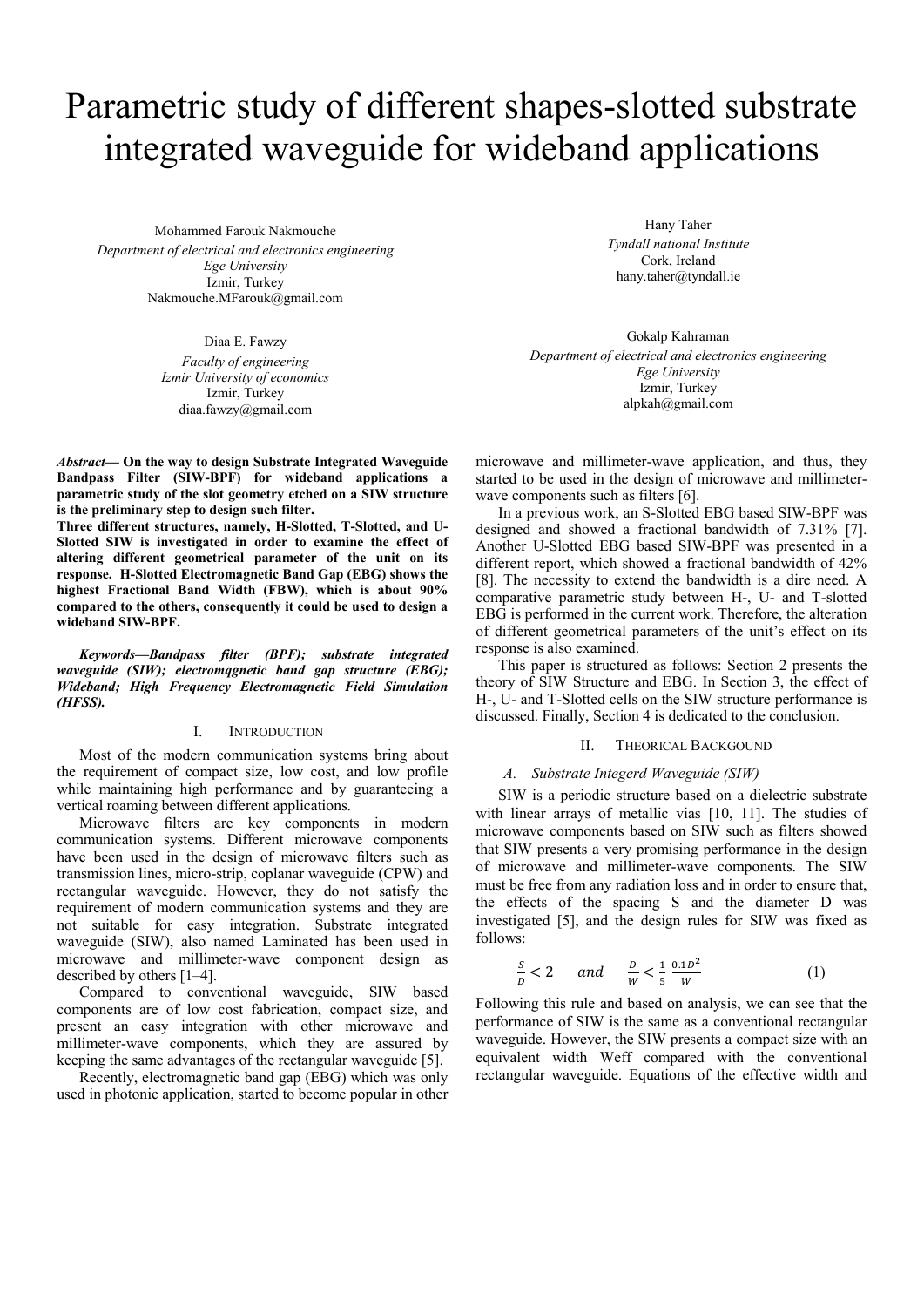the cutoff frequency have been presented in [12] and [13], as follows

$$
W_{eff} = W - \frac{1.08D^2}{s} + \frac{0.1D^2}{W}
$$
 (2)

$$
F_{TE10} = \frac{c}{2W\text{eff} * \sqrt{\text{sr}}}
$$
 (3)

From this, realization methods of an SIW can be based on a conventional rectangular waveguide, and by means of (2) and (3) the SIW structure parameter design is obtained. The design procedure is summarized as follows:

- Step 01: Select  $\frac{s}{D} < 2$
- Step 02: Select  $\frac{D}{W} < \frac{1}{5}$
- Step 03: Calculate W*eff* according to the operating frequency by solving (3).
- Step 04: Calculate W by solving (2).
- Step 05: Calculate D and S according to  $\frac{D}{W} < \frac{1}{5}$  and  $\frac{s}{D}$  < 2

#### *B. Electromagnetic Band Gap (EBG)*

When an electromagnetic wave is transmitted, an echo dispersion occurs in a periodic medium structure. The complex structure, which presents this characteristic, is named electromagnetic bandgap structures-EBG.

The size and occurrence of the bandgap structure are the basic parameter in the EBG structure application. Relative permittivity of the medium and the size of EBG cell control the bandstop characteristic of EBG.



Fig.1. Configuration of conventional SIW.



Fig.2. Simulated results of S-Parameter (Simple SIW)

#### III. ANLYSIS OF DIFFERENTSHAPES SLOTTED SIW

Different shapes slotted SIW circuits are examined. One dimension each time is varied while the other dimensions are kept constant to realize the influence of that parameter on the overall performance of the structure.

The geometrical dimensions of each structure under study are depicted in Fig.3.



Fig.3. H-, U- and T-Slotted Structures.

#### *A. H-Sloted Structure:*

The starting geometrical values of the H-shaped slotted SIW is listed in Table I.

TABLE I. STARTING GEOMETRICAL VALUES OF THE H-SHAPED SLOTTED SIW



Fig.4. Configuration of H-Slotted SIW

The impact of altering the *a*, *e*, and *b* dimensions are listed in Tables II, III, IV respectively. Our simulation results show that decreasing the *a* and *e* parameters increases the FBW, as shown in Figs. 5 and 6. Furthermore, the decrease in the *b* parameter decreases the FBW, as depicted in Fig. 7.

TABLE II. EFFECT OF THE PARAMETER (A)

| Changing<br><b>Parameter</b> | <b>Frequency Bandwidth</b> | <b>Center</b><br>Frequency | <b>FBW</b> |
|------------------------------|----------------------------|----------------------------|------------|
| al $(2.4mm)$                 | $[7.38GHz - 17.35GHz]$     | 12.36 GHz                  | 80.66%     |
| a2(2.2mm)                    | $[7.39GHz - 17.49GHz]$     | 12.44 GHz                  | 81.18%     |
| a3(2.0mm)                    | $[7.39GHz - 17.77GHz]$     | 12.58 GHz                  | 82.51%     |



Fig.5. S21 [dB] Simulated results for H-slotted SIW with varied 'a'

TABLE III. EFFECT OF THE PARAMETRE (E)

| <b>Changing</b><br>Parameter | <b>Frequency Bandwidth</b>             | <b>Center</b><br>Frequency | <b>FBW</b> |
|------------------------------|----------------------------------------|----------------------------|------------|
| el(5.8mm)                    | $[7.38GHz - 17.35GHz]$                 | 12.36 GHz                  | 80.66%     |
| e2(4.8mm)                    | $[7.35GHz - 19.30GHz]$                 | 13.32 GHz                  | 89.71%     |
| e3(3.8mm)                    | $[7.31 \text{GHz} - 19.46 \text{GHz}]$ | 13.38 GHz                  | 90.80%     |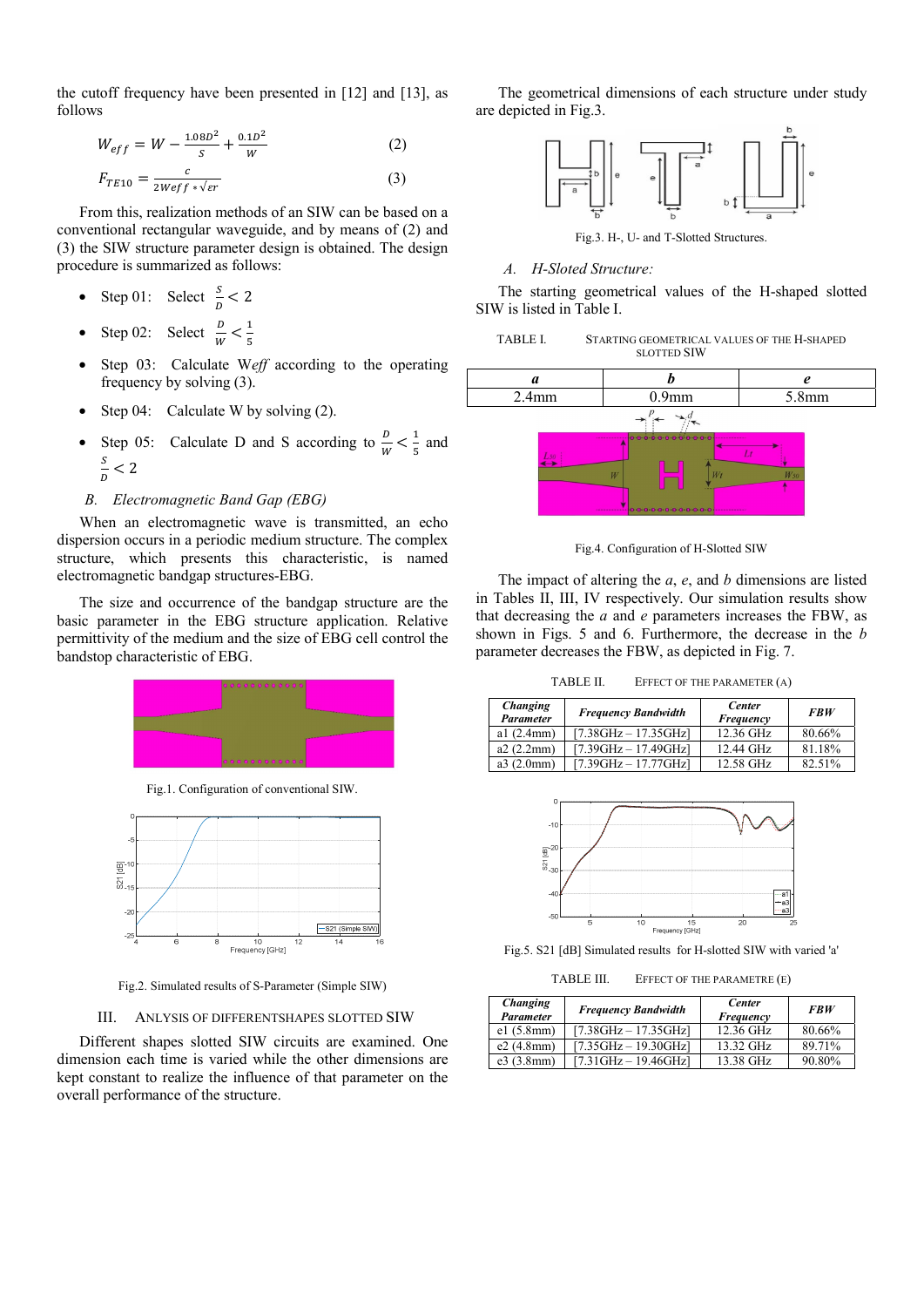

Fig.6. S21 [dB] Simulated results for H-slotted SIW with varied 'e'

| <b>TABLE IV.</b> | EFFECT OF THE PARAMETRE (B) |  |
|------------------|-----------------------------|--|
|------------------|-----------------------------|--|

| <b>Changing</b><br><b>Parameter</b> | <b>Frequency Bandwidth</b>             | <b>Center</b><br>Frequency | <b>FBW</b> |
|-------------------------------------|----------------------------------------|----------------------------|------------|
| b1(0.9mm)                           | $[7.35GHz - 17.35GHz]$                 | 12.35 GHz                  | 80.97%     |
| b2(0.8mm)                           | $[7.37GHz - 17.24GHz]$                 | 12.30 GHz                  | 80.24%     |
| b3(0.7mm)                           | $[7.35 \text{GHz} - 17.00 \text{GHz}]$ | $12.17$ GHz                | 79.29%     |



Fig.7. S21 [dB] Simulated results for H-slotted SIW with varied 'b'

#### *B. U-Sloted Structure :*

The starting geometrical values of the U-shaped slotted SIW is listed in Table V.

TABLE V. STARTING GEOMETRICAL VALUES OF THE U-SHAPED SLOTTED SIW

| u       |                   |
|---------|-------------------|
| ,,,,,,, | mm<br>$\check{ }$ |

The impact of altering the *a*, *e*, and b dimensions are listed in Tables VI, VII, VIII respectively. For this slotted shaped structure, decreasing the *a* and *e* parameters increases the FBW as shown in Figs. 8 and 9. Furthermore, the decrease in the b parameter decreases the FBW as depicted in Fig. 10.

TABLE VI. EFFECT OF THE PARAMETER (A)

| Changing<br><b>Parameter</b> | <b>Frequency Bandwidth</b>             | <b>Center</b><br>Frequency | <b>FBW</b> |
|------------------------------|----------------------------------------|----------------------------|------------|
| al $(2.4mm)$                 | $[7.33GHz - 9.60GHz]$                  | 8.46 GHz                   | 26.83%     |
| a2(2.2mm)                    | $[7.35GHz - 9.96GHz]$                  | 8.65 GHz                   | 30.17%     |
| a3(2.0mm)                    | $[7.38 \text{GHz} - 10.42 \text{GHz}]$ | $8.9$ GHz                  | 34.15%     |



Fig.8. S21 [dB] Simulated results for U-slotted SIW with varied 'a'

TABLE VII. EFFECT OF THE PARAMETRE (E)

| <b>Changing</b><br><b>Parameter</b> | <b>Frequency Bandwidth</b>             | <b>Center</b><br>Frequency | <b>FBW</b> |
|-------------------------------------|----------------------------------------|----------------------------|------------|
| el(5.8mm)                           | $[7.33 \text{GHz} - 9.60 \text{GHz}]$  | 8.46 GHz                   | 26.83%     |
| e2(4.8mm)                           | $[7.33 \text{GHz} - 11.54 \text{GHz}]$ | 9.43 GHz                   | 44.64%     |
| e3(3.8mm)                           | $[7.31 \text{GHz} - 12.93 \text{GHz}]$ | $10.12$ GHz                | 55.53%     |



Fig.9. S21 [dB] Simulated results for H-slotted SIW with varied 'e'

TABLE VIII. EFFECT OF THE PARAMETRE (B)

| Changing<br><b>Parameter</b> | <b>Frequency Bandwidth</b>            | <b>Center</b><br>Frequency | <b>FBW</b> |
|------------------------------|---------------------------------------|----------------------------|------------|
| b1(0.9mm)                    | $[7.33 \text{GHz} - 9.60 \text{GHz}]$ | 8.46 GHz                   | 26.83%     |
| b2(0.8mm)                    | $[7.29GHz - 9.30GHz]$                 | 8.29 GHz                   | 24.24%     |
| b3(0.7mm)                    | $[7.26GHz - 9.00GHz]$                 | 8.13 GHz                   | 21.40%     |



Fig.10. S21 [dB] Simulated results for U-slotted SIW with varied b'

#### *C. T-Sloted Structure :*

The starting geometrical values of the U-shaped slotted SIW is listed in Table IX.

TABLE IX. STARTING GEOMETRICAL VALUES OF THE T-SHAPED SLOTTED SIW

| - | ,,,,,,, | $\sim$ $\sim$ |
|---|---------|---------------|

The impact of altering the *a*, *e*, and *b* dimensions are listed in Tables X, XI, and XII respectively. For the T-shaped slotted, the simulation results shows a different pattern, decreasing *a* parameter reduce the FBW (Figs.11). In addition, *e* and *b* parameters, reduction, increase FBW as shown in Figs. 12 and 13.

TABLE X. EFFECT OF THE PARAMETER (A)

| <b>Changing</b><br>Parameter | <b>Frequency Bandwidth</b>            | <b>Center</b><br>Frequency | <b>FBW</b> |
|------------------------------|---------------------------------------|----------------------------|------------|
| al $(2.4mm)$                 | $[7.37GHz - 9.51GHz]$                 | 8.44 GHz                   | 25.35%     |
| a2(2.2mm)                    | $[7.37 \text{GHz} - 9.60 \text{GHz}]$ | 8.48 GHz                   | 26.29%     |
| a3(2.0mm)                    | $[7.37GHz - 9.69GHz]$                 | 8.53 GHz                   | 27.19%     |